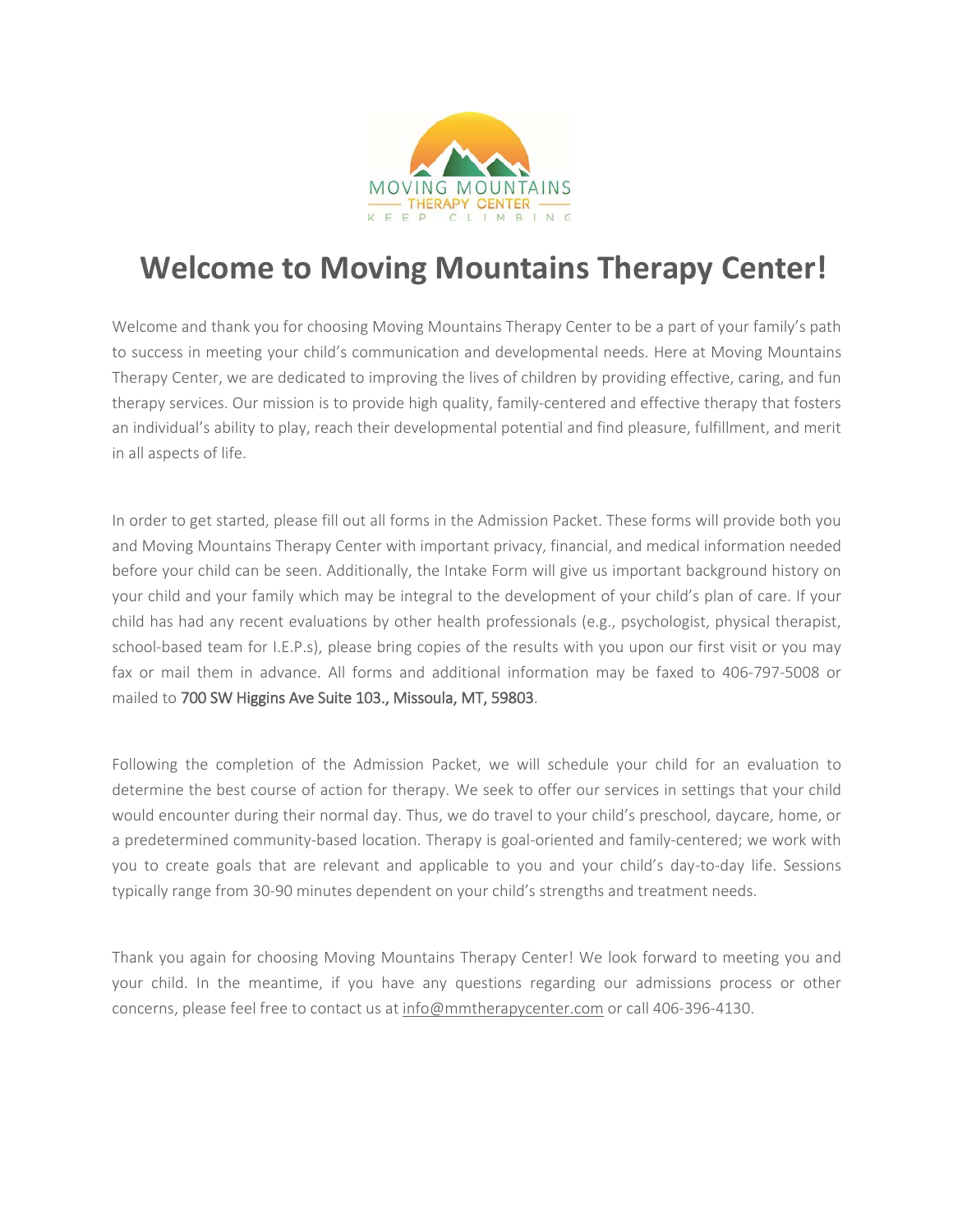### **The Moving Mountains Team**



## **CLIENT COMMUNICATION AGREEMENT**

Moving Mountains Therapy Center would like to know which methods of communication you prefer, as well as how we may best contact you regarding your services.

I do not have a preference; Moving Mountains Therapy Center may contact me using either email or phone.

**P** Yes **P** No

#### If yes, please fill out entire form, review, and sign the consent for email below:

I prefer the majority of all contact to take place via phone **PR** Yes **PR** No

#### If yes, please indicate best contact number(s):

| Home Number: North States and States and States and States and States and States and States and States and States and States and States and States and States and States and States and States and States and States and State |                       |
|--------------------------------------------------------------------------------------------------------------------------------------------------------------------------------------------------------------------------------|-----------------------|
| Is it ok to leave a message at this number?                                                                                                                                                                                    | $R$ Yes $R$ No        |
| Work Number: Work Number:                                                                                                                                                                                                      | Best time(s) to call: |
| Is it ok to leave a message at this number?                                                                                                                                                                                    | $R$ Yes $R$ No        |
| Cell Number: <u>__________________________</u>                                                                                                                                                                                 | Best time(s) to call: |
| Is it ok to leave a message at this number?                                                                                                                                                                                    | $R$ Yes $R$ No        |

**I** prefer the majority of all contact to take place via email If this box is checked, please review and sign the consent for email below:

Individual Providers and clients may decide to use email to facilitate communication. Some Providers at Moving Mountains Therapy Center may communicate via email, but this agreement does not obligate all Moving Mountains Therapy Center to communicate via email. Email may be one of many forms of communication with Moving Mountains Therapy Center.

#### Conditions for the use of email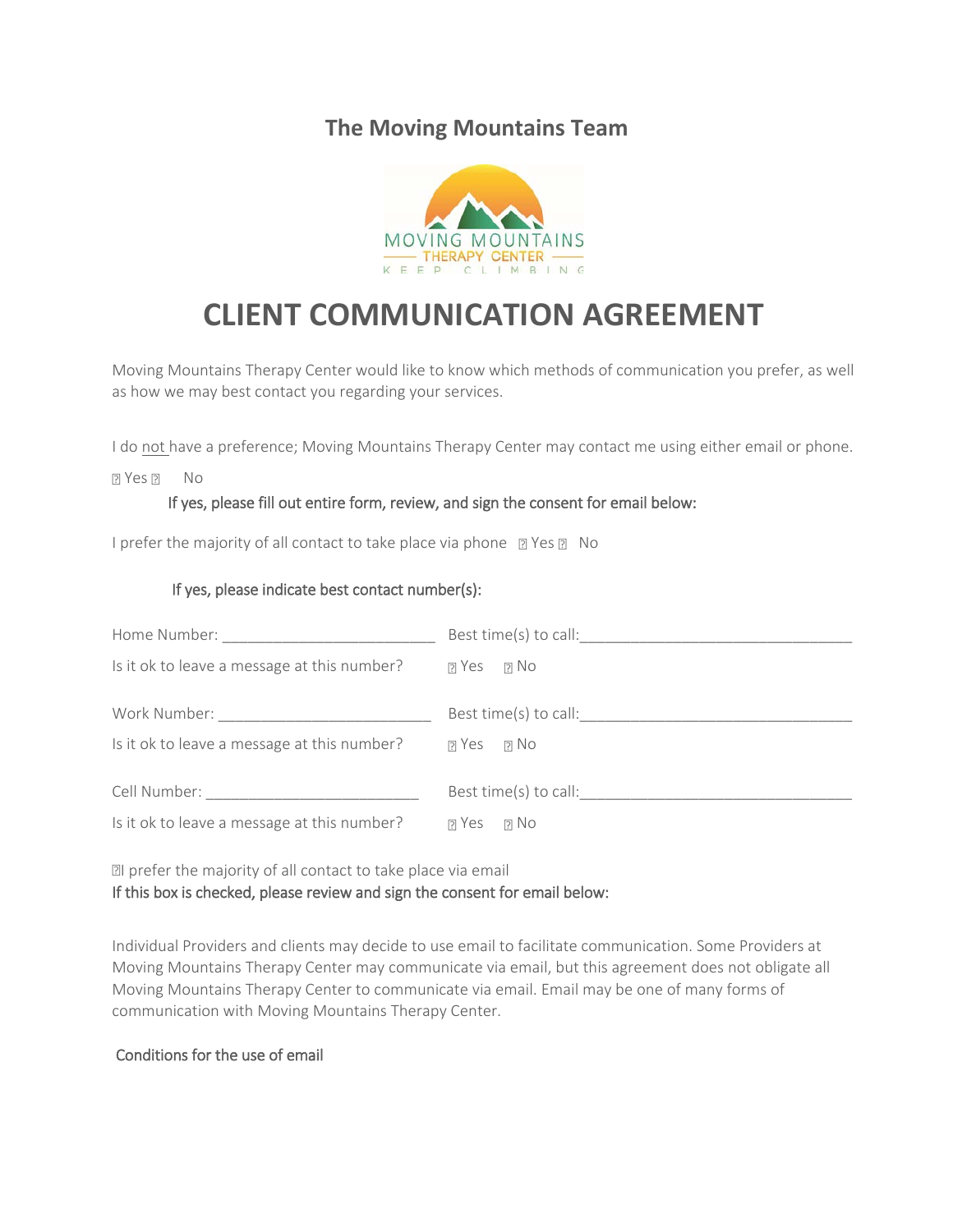I agree that I must not use email for medical emergencies or to send time-sensitive information to my/the client's Providers. I understand and agree that it is my responsibility to follow up with Moving Mountains Therapy Center Providers if I have not received a response to my email within a reasonable time period.

I agree that the content of my email messages should state my question or concern briefly and clearly and include (1) the subject of the message in the subject line; and (2) clear identification including client's name, parent's name, and telephone number in the body of the message. I agree it is my responsibility to inform Moving Mountains Therapy Center of any changes to my email address. I agree that, if I want to withdraw my consent to use email communications about my/the client's healthcare, it is my responsibility to inform my/the client's Providers only by email or written communication.

#### Risk of using email

I want to use email to communicate with Moving Mountains Therapy Center Providers about my/the client's personal healthcare. I understand that Moving Mountains Therapy Center will use reasonable means to protect the security and confidentiality of email information sent and received via a HIPAA compliant encrypted email service. I understand that there are known and unknown risks that may affect the privacy of my personal health care information when using email to communicate. I acknowledge that those risks include, but are not limited to:

• Email can be forwarded, printed, and stored in numerous paper and electronic forms and by received by many intended and unintended recipients without my knowledge or agreement.

- Email may be sent to the wrong address by any sender or receiver.
- Email is easier to forge than handwritten or signed papers.
- Copies of email may exist even after the sender or the receiver has deleted his or her copy.
- Email service providers have a right to archive and inspect emails sent through their systems.
- Email can be intercepted, altered, forwarded, or used without detection or authorization.
- Email can spread computer viruses.
- Email delivery is not guaranteed.

#### Understanding the use of email

I give permission to Moving Mountains Therapy Center Providers to send me email messages that include my/the client's personal healthcare information and understand that my email messages may be included in my/the client's medical record. I have read and understand the risks of using email, as stated above, and agree that email messages may include protected health information about me/the client, whenever necessary.

| Email Address:                  |
|---------------------------------|
| <b>Secondary Email Address:</b> |
| Print client's name:            |

\_\_\_\_\_\_\_\_\_\_\_\_\_\_\_\_\_\_\_\_\_\_\_\_\_\_\_\_\_\_\_\_\_\_\_\_\_\_\_\_\_\_\_\_\_\_\_\_\_\_\_\_\_\_\_\_\_\_\_\_\_\_\_\_\_\_\_\_\_\_\_\_\_\_\_\_\_\_\_\_\_